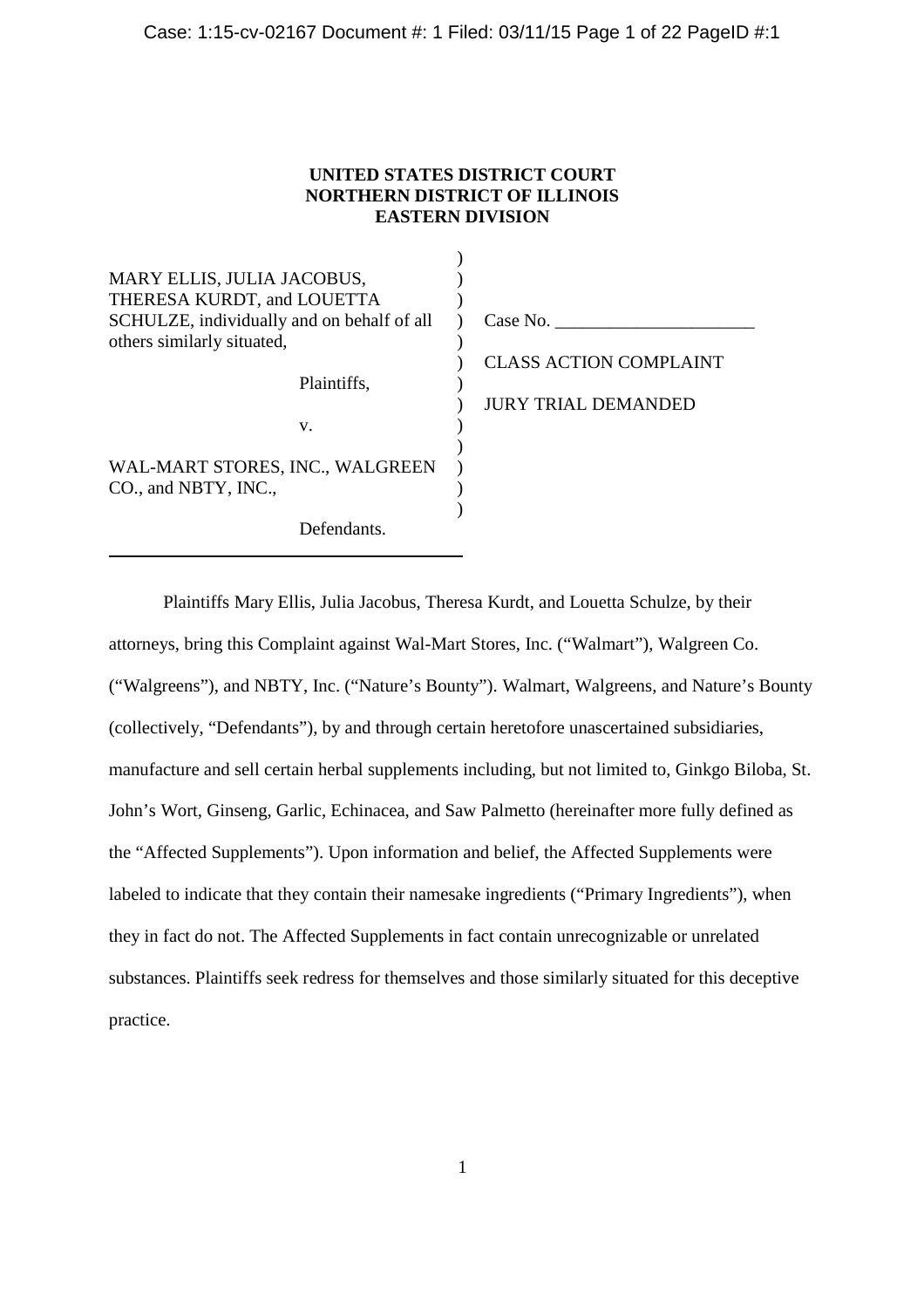#### **NATURE OF THE ACTION**

1. This putative class action alleges that Defendants manufactured, labeled, and/or sold the Affected Supplements in such a manner as to lead Plaintiffs and other consumers to believe that the Affected Supplements contain their Primary Ingredients. However, the Affected Supplements do not in fact contain their Primary Ingredients. This deception constitutes a violation of applicable consumer protection laws and the common law.

#### **JURISDICTION AND VENUE**

2. This Court has jurisdiction over this matter pursuant to the Class Action Fairness Act of 2005 ("CAFA"), 28 U.S.C. § 1332(d). CAFA's requirements are satisfied in that (1) the members of the Class exceed 100; (2) the citizenship of at least one proposed Class member is different from that of at least one Defendant; and (3) the matter in controversy, after aggregating the claims of the proposed Class members, exceeds \$5,000,000, exclusive of interest and costs.

3. Venue is proper in this judicial District pursuant to 28 U.S.C. § 1391(b) and (c) because, during the Class Period, one or more of the Defendants resided, transacted business, was found, and/or had agents in this District.

4. Each Defendant has: (a) transacted business in this District; (b) directly or indirectly sold or marketed substantial quantities of the Affected Supplements in this District; (c) had substantial aggregate contacts with the United States and this District; and/or (d) was engaged in the misleading, fraudulent, or otherwise illegal sale, manufacture, or marketing of the Affected Supplements that was directed at, and had the intended effect of causing injury to, persons and entities located in this District.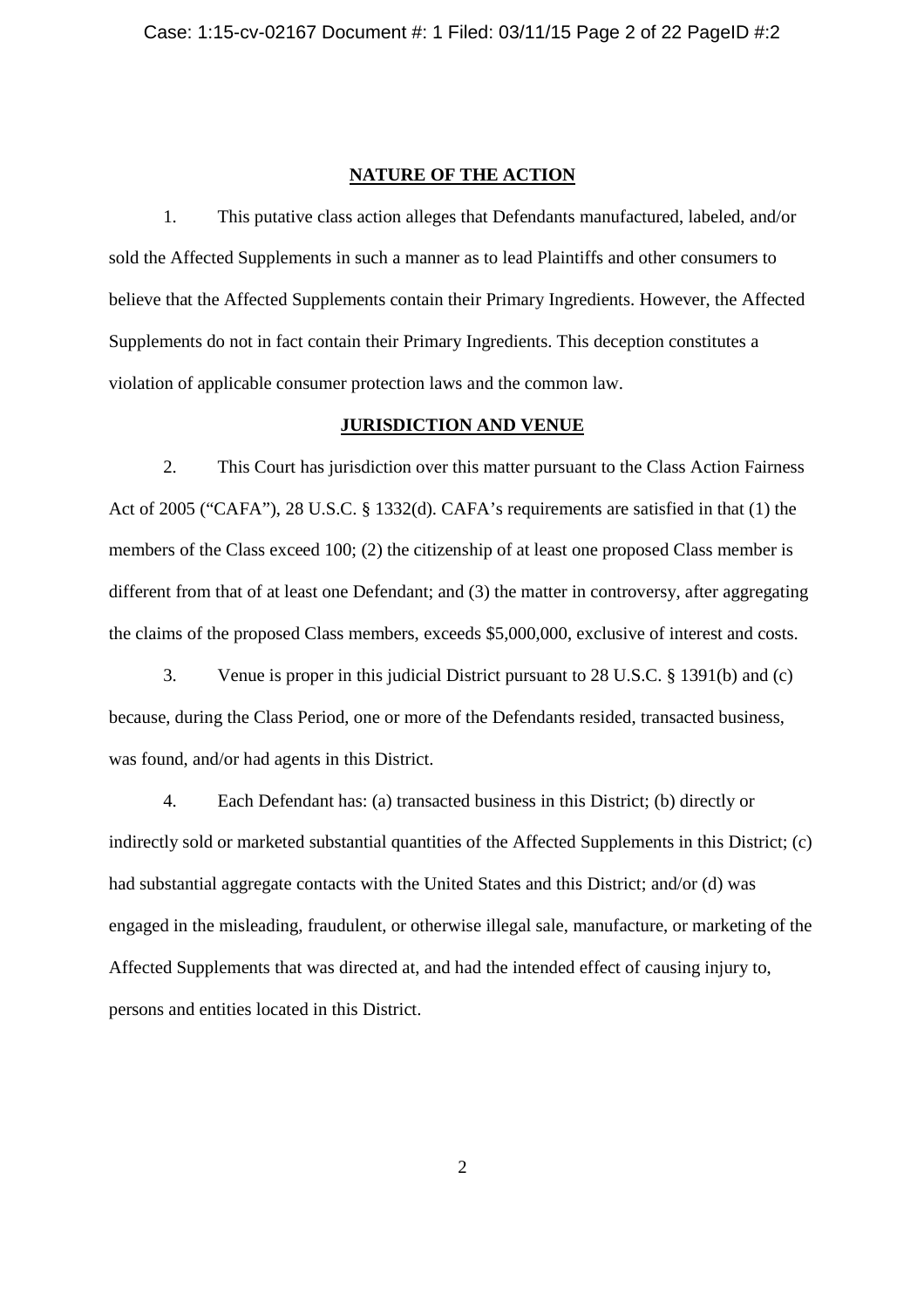#### **PARTIES**

5. Plaintiff Mary Ellis is a resident of Douglas County, Nebraska, and a citizen of the State of Nebraska. Ms. Ellis purchased one or more of the Affected Supplements in Nebraska, which were sold and/or marketed by Walgreens during the Class period, and Ms. Ellis thereby was injured by the deceptive manufacture, labeling, marketing, and sale of the Affected Supplements.

6. Plaintiff Julia Jacobus is a resident of Sarpy County, Nebraska, and a citizen of the State of Nebraska. Ms. Jacobus purchased one or more of the Affected Supplements in Nebraska, which were sold and/or marketed by Walmart during the Class Period, and Ms. Jacobus thereby was injured by the deceptive manufacture, labeling, marketing, and sale of the Affected Supplements.

7. Plaintiff Theresa Kurdt is a resident of Green County, New York, and a citizen of the State of New York. Ms. Kurdt purchased one or more of the Affected Supplements in New York, which were sold and/or marketed by Walmart during the Class Period, and Ms. Kurdt thereby was injured by the deceptive manufacture, labeling, marketing, and sale of the Affected Supplements.

8. Plaintiff Louetta Schulze is a resident of Douglas County, Nebraska, and a citizen of the State of Nebraska. Ms. Schulze purchased one or more of the Affected Supplements in Nebraska, which were sold and/or marketed by Walgreens during the Class Period, and Ms. Schulze thereby was injured by the deceptive manufacture, labeling, marketing, and sale of the Affected Supplements.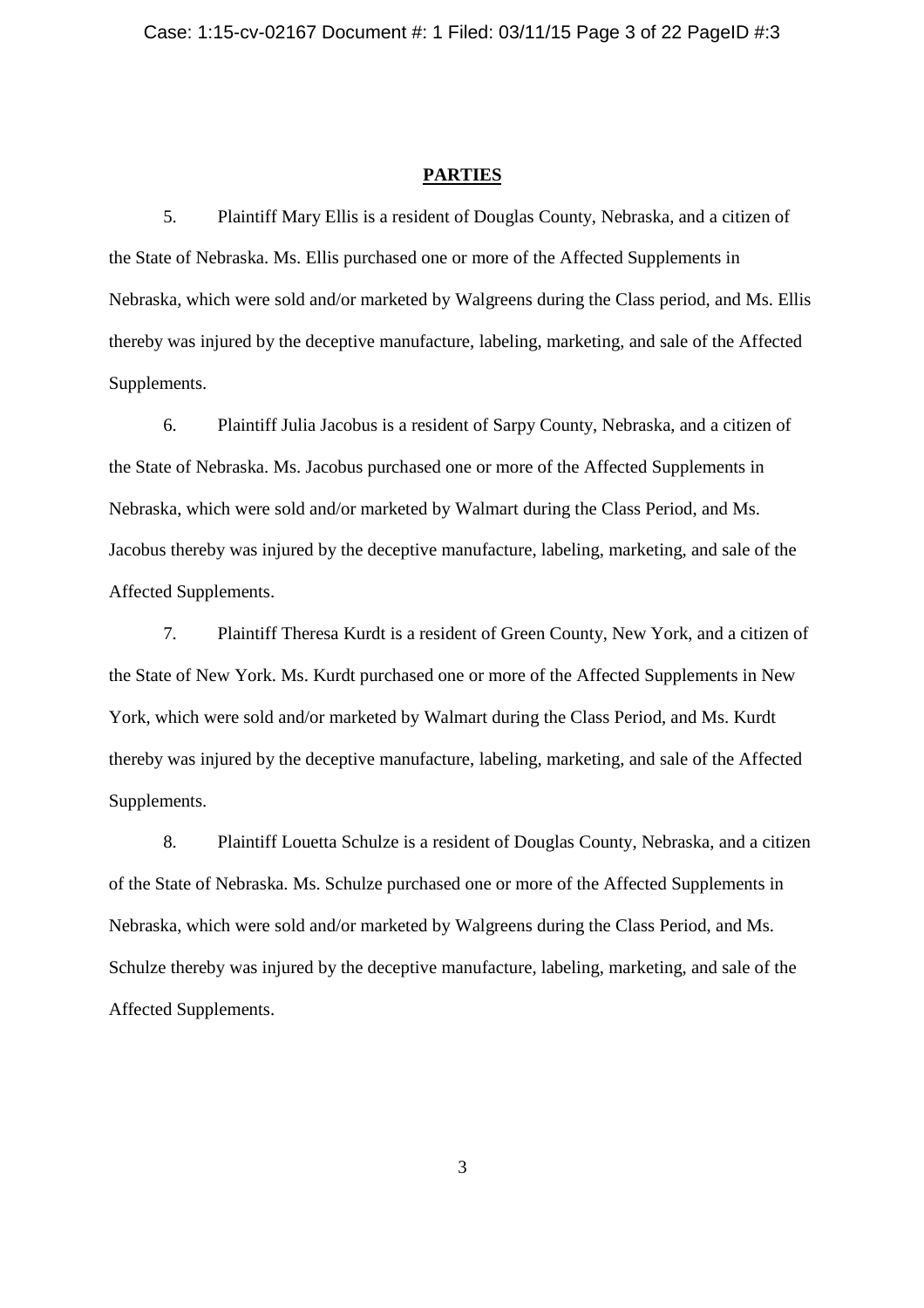#### Case: 1:15-cv-02167 Document #: 1 Filed: 03/11/15 Page 4 of 22 PageID #:4

9. Defendant Wal-Mart Stores, Inc. ("Walmart") is a Delaware corporation engaged in the business of, *inter alia*, marketing and selling herbal supplements. Walmart has its principal place of business in Bentonville, Arkansas.

10. Defendant Walgreen Co. ("Walgreens") is an Illinois corporation engaged in the business of, *inter alia*, marketing and selling herbal supplements. Walgreens has its principal place of business in Deerfield, Illinois.

11. Defendant NBTY, Inc. ("Nature's Bounty") is a Delaware Corporation engaged in the business of manufacturing, labeling, marketing, and selling herbal supplements. Nature's Bounty has its principal place of business in Ronkonkoma, New York.

12. Defendants Walmart, Walgreens, and Nature's Bounty are collectively referred to herein as "Defendants."

#### **CLASS ACTION ALLEGATIONS**

13. This action is brought by Plaintiffs on behalf of themselves and pursuant to Fed. R. Civ. P. 23 as representatives of the following Class:

> All persons or entities (but excluding all governmental entities, Defendants, and their respective subsidiaries or affiliates) who purchased the Affected Supplements in the United States at any time from February 2, 2009, through the present (the "Class Period").

14. Plaintiffs reserve their right to amend the class definition to include separate classes or subclasses or in other respects in their motion to certify the Class. Plaintiffs also reserve their right to amend the Class period if discovery demonstrates a different period.

15. Although the exact size of the Class is unknown, the total number of Class members is in the millions. Based upon the nature of the commerce involved, the total number of Class members is such that joinder of the claims of all Class members would be impracticable.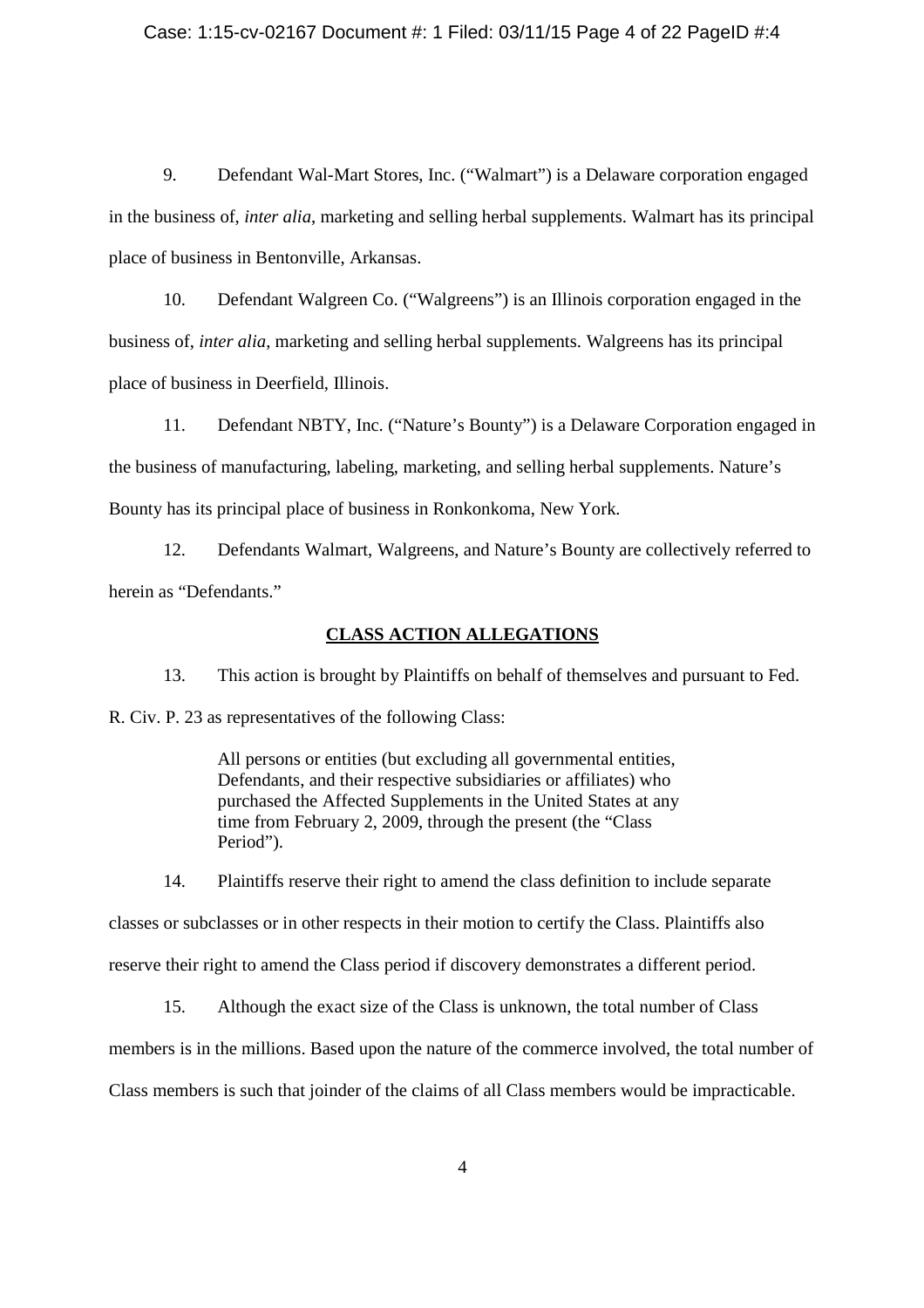## Case: 1:15-cv-02167 Document #: 1 Filed: 03/11/15 Page 5 of 22 PageID #:5

16. The Class is defined in such a way so that the identity of the Class members is objectively ascertainable, and the identity of the Class members can be confirmed via Defendants' records (*e.g.*, loyalty programs).

17. Plaintiffs' claims are typical of the Class, and Plaintiffs will fairly and adequately protect the interests of the Class. Plaintiffs have no relevant conflicts of interest with other members of the Class and have retained competent counsel experienced in class action and consumer protection litigation.

- 18. Common questions of law and fact exist, including:
	- A. whether Defendants engaged in unfair and deceptive conduct;
	- B. whether Defendants' unfair, deceptive, and unlawful conduct has caused a legally cognizable injury to the Class by causing Class members to purchase defective products
	- C. the nature and extent of damages sustained by the Class and the appropriate measure of those injuries
	- D. whether the Class is entitled to damages or other relief requested; and
	- E. whether Defendants actively concealed the violation alleged herein.

These and other questions of law and fact are common to the Class and predominate over any questions affecting only individual Class members.

19. Class action treatment is a superior method for the fair and efficient adjudication of the controversy described herein. The class action vehicle provides an efficient method for the enforcement of the rights of Plaintiffs and members of the Class, and such litigation can be fairly managed. Plaintiffs know of no unusual problems of management and notice.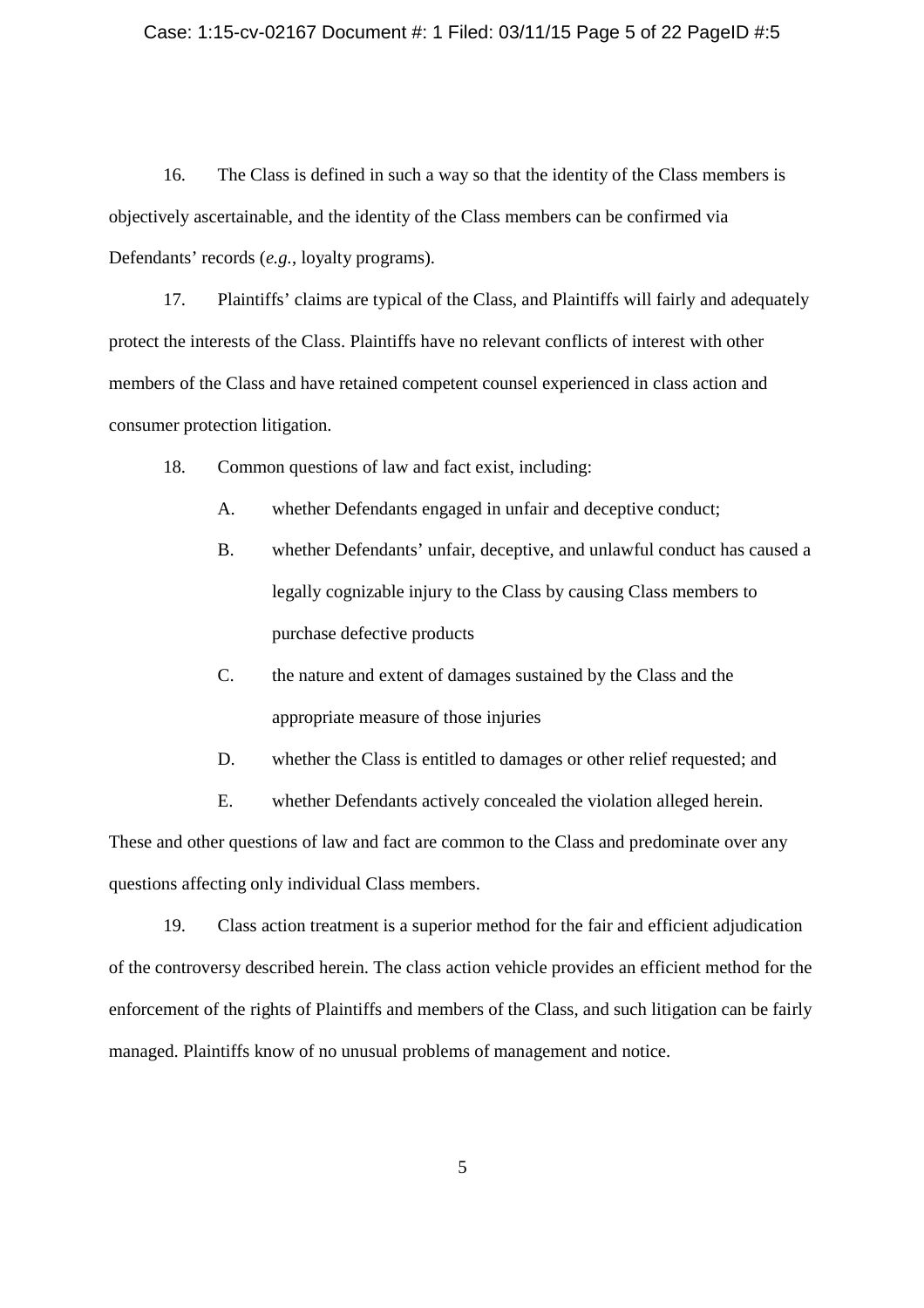#### Case: 1:15-cv-02167 Document #: 1 Filed: 03/11/15 Page 6 of 22 PageID #:6

20. It is desirable for the claims of Plaintiffs and members of the Class to be consolidated into a single proceeding so as to provide small claimants with a forum in which to seek redress for Defendants' violations of the law.

21. The difficulties that may exist in the management of the class action are far outweighed by the benefits of the class action procedure, including but not limited to providing claimants with a suitable method for the redress of their claims.

## **HERBAL SUPPLEMENTS BACKGROUND**

22. "Herbal Supplements" are typically extracts of natural plant material sold as pills, meant to be taken to promote individual health, similar in concept to vitamins.

23. A number of companies manufacture, market, and sell Herbal Supplements for a variety of beneficial health effects that are ascribed to their namesake Primary Ingredients.

24. Herbal Supplements include, but are not limited to, Ginkgo Biloba, St. John's Wort, Ginseng, Garlic, Echinacea, and Saw Palmetto.

25. The Primary Ingredient in a Ginkgo Biloba Herbal Supplement is typically extract from the Ginkgo Biloba leaf.

26. The Primary Ingredient in a St. John's Wort Herbal Supplement is typically extract from the St. John's Wort herb.

27. The Primary Ingredient in a Ginseng Herbal Supplement is typically extract from the Ginseng root.

28. The Primary Ingredient in a Garlic Herbal Supplement is typically extract from a garlic clove.

29. The Primary Ingredient in an Echinacea Herbal Supplement is typically extract from the Echinacea root.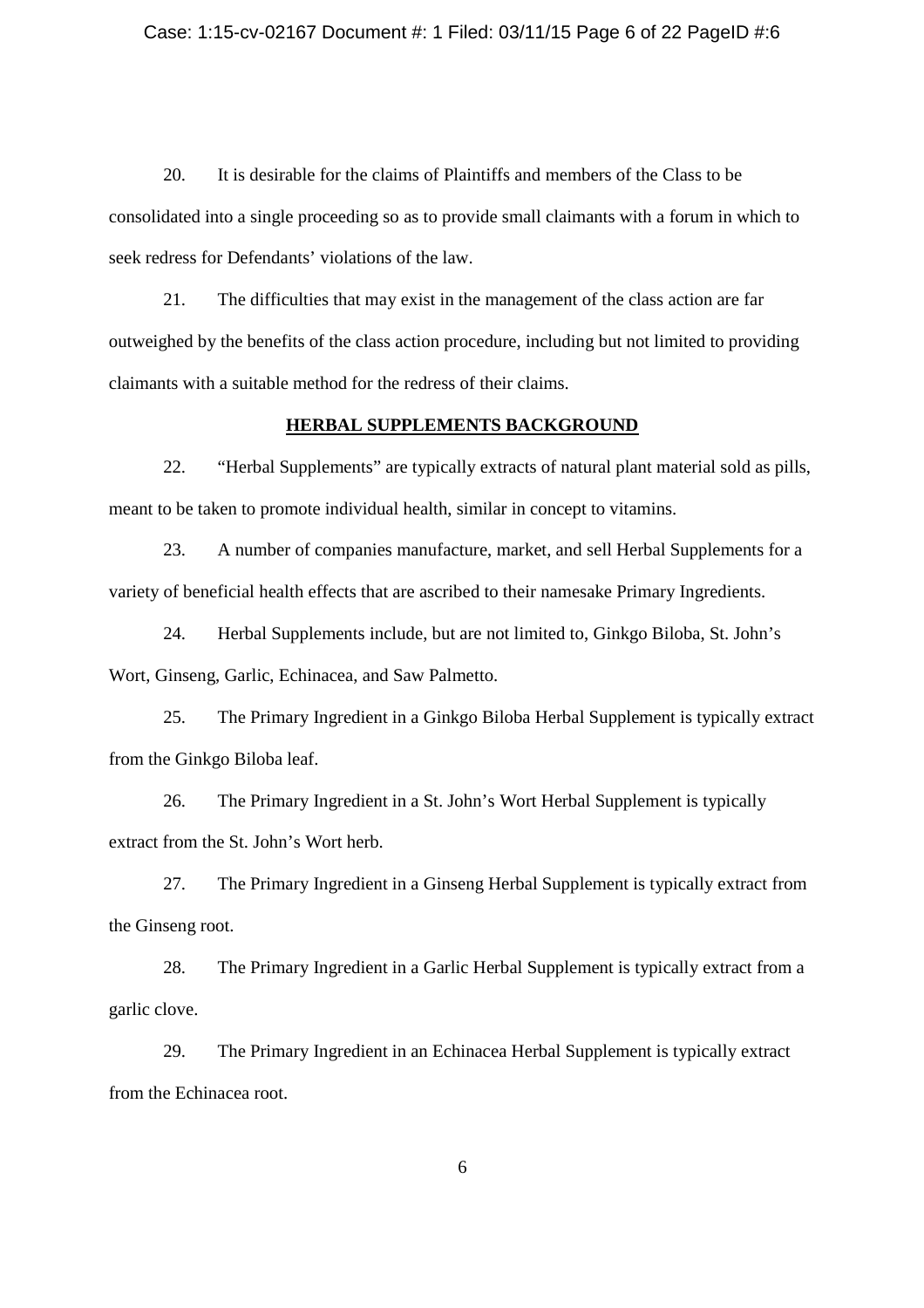30. The Primary Ingredient in a Saw Palmetto Herbal Supplement is typically the Saw Palmetto Berry.

31. U.S. consumers spend an estimated \$5 billion a year on Herbal Supplements.

## **DEFENDANT BACKGROUND**

32. Walmart is a mass merchandiser of consumer products, including Herbal Supplements.

33. Walmart has retail stores in all 50 states, Washington D.C., and Puerto Rico. Collectively, Walmart characterizes these areas as its "U.S. Segment."

34. In its 2014 fiscal year, Walmart had net sales of \$279.4 billion in its U.S.

Segment.

35. Walmart markets and sells Herbal Supplements under its own "Spring Valley" brand.

36. Walgreens, with and through its subsidiaries, operates the largest drugstore chain in the United States.

37. For its fiscal year ending August 31, 2014, Walgreens had net sales of \$76.4 billion.

38. Walgreens markets and sells Herbal Supplements under its own "Finest Nutrition" brand.

39. Nature's Bounty is a leading manufacturer, marketer, distributor, and retailer of Herbal Supplements, both under its own brand names and under private label agreements with third parties.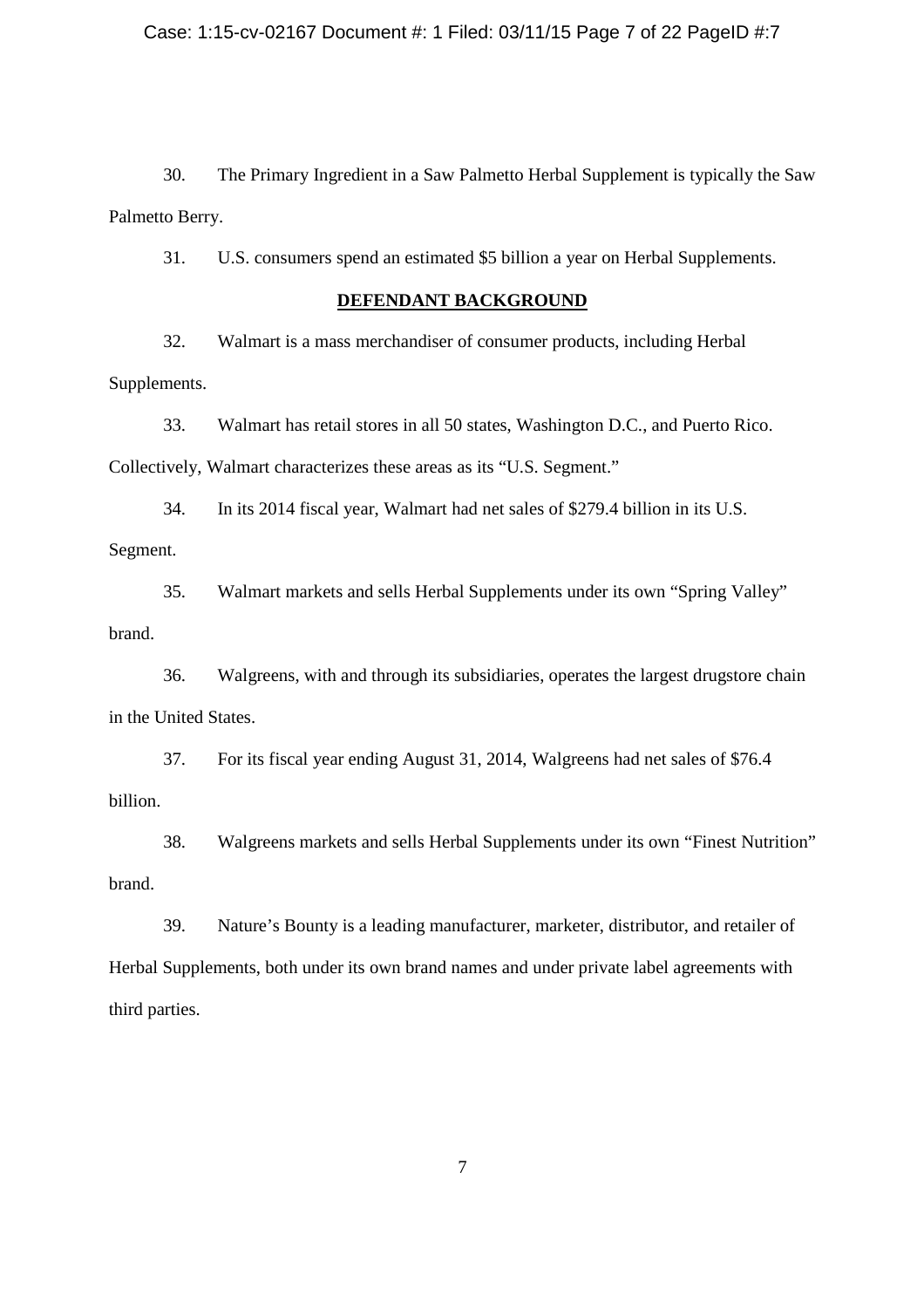## Case: 1:15-cv-02167 Document #: 1 Filed: 03/11/15 Page 8 of 22 PageID #:8

40. For its fiscal year ending September 30, 2014, Nature's Bounty had over \$3.2 billion in net sales. In that same fiscal year, Nature's Bounty had net sales of over \$1.8 billion in its wholesale segment.

41. Nature's Bounty manufactures its products in Arizona, California, Florida, New Jersey, New York, and Texas. Nature's Bounty also manufactures internationally in Winnipeg, Manitoba, Canada; Burton, United Kingdom; and Zhongshan, China.

42. Nature's Bounty has a total production capacity of approximately 63 billion tablets, capsules, and softgels per year.

43. In some cases, Nature's Bounty outsources manufacturing to third parties.

44. Nature's Bounty purports to evaluate raw materials for compliance to its established specifications.

45. Nature's Bounty purports to test the weight, purity, and potency of its manufactured products.

46. Nature's Bounty enjoys long-standing relationships with several retailers, including Walmart and Walgreens.

47. Upon information and belief, Nature's Bounty is the private label manufacturer for Walmart's "Spring Valley" brand and Walgreens' "Finest Nutrition" brand.

#### **DEFENDANTS' HERBAL SUPPLEMENTS**

48. Any reference herein to Walmart's Herbal Supplements is a reference to Walmart's "Spring Valley" brand of Herbal Supplements.

49. Walmart markets its Ginkgo Biloba Herbal Supplement for "memory support."

50. Walmart markets its St. John's Wort Herbal Supplement for the promotion of "mood health."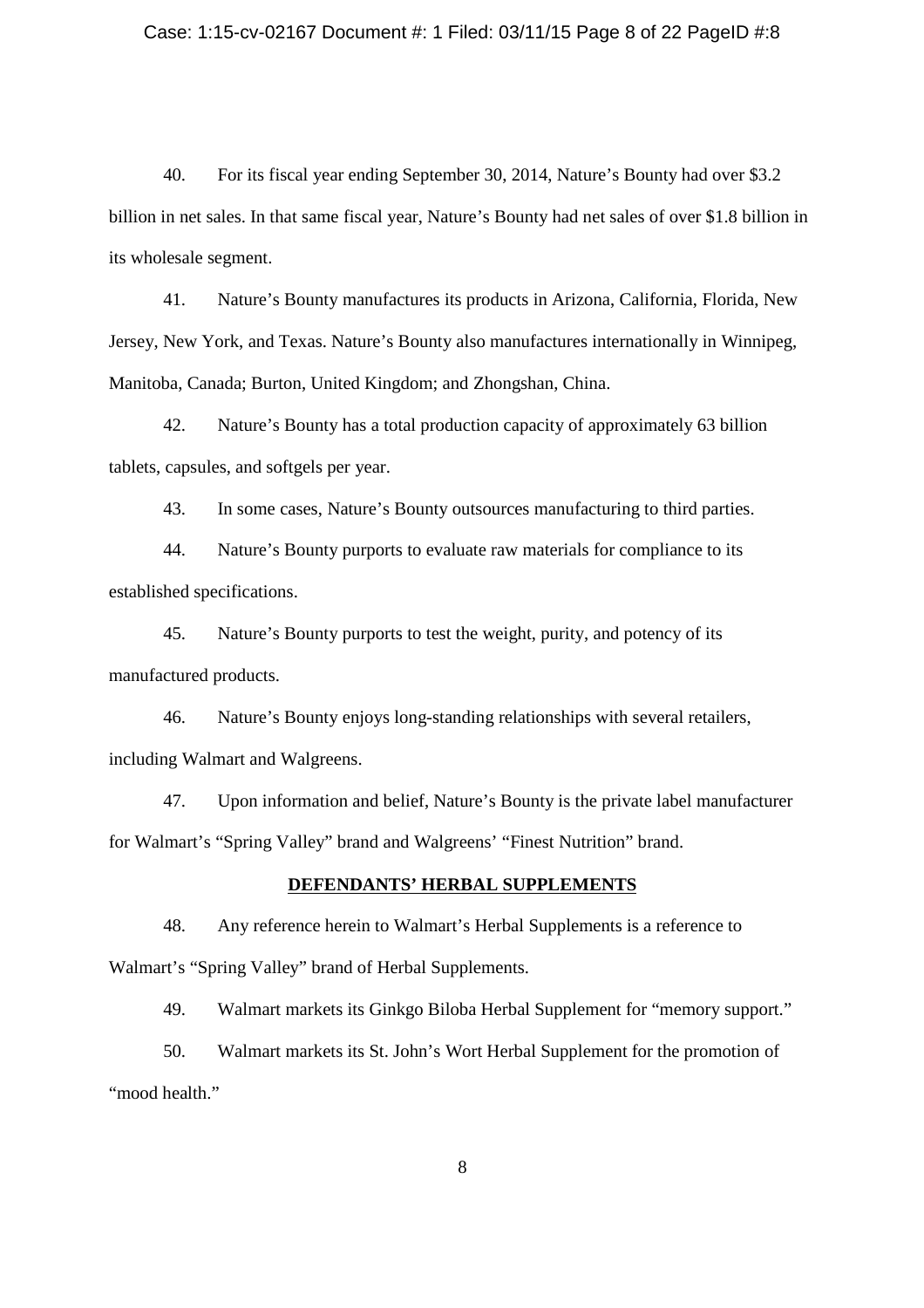## Case: 1:15-cv-02167 Document #: 1 Filed: 03/11/15 Page 9 of 22 PageID #:9

51. Walmart markets its Ginseng Herbal Supplement for the support of "general wellness."

52. Walmart markets its Garlic Herbal Supplement for the promotion of "heart health."

53. Walmart markets its Echinacea Herbal Supplement for the promotion of "immune health."

54. Walmart markets its Saw Palmetto Herbal Supplement for the promotion of "prostate health."

55. Any reference herein to Walgreens' Herbal Supplements is a reference to Walgreens' "Finest Nutrition" brand of Herbal Supplements.

56. Walgreens markets its Ginkgo Biloba Herbal Supplement for the promotion of "brain & circulatory health."

57. Walgreens markets its St. John's Wort Herbal Supplement for the support of a "positive mood."

58. Walgreens markets its Ginseng Herbal Supplement for the promotion of "energy metabolism."

59. Walgreens markets its Garlic Herbal Supplement for the promotion of "heart health."

60. Walgreens markets its Echinacea Herbal Supplement for the promotion of "immune health."

61. Together, Walmart's Ginkgo Biloba, St. John's Wort, Ginseng, Garlic, Echinacea, and Saw Palmetto Herbal Supplements, along with Walgreens' Ginkgo Biloba, St. John's Wort, Ginseng, and Echinacea Herbal Supplements constitute the "Affected Supplements."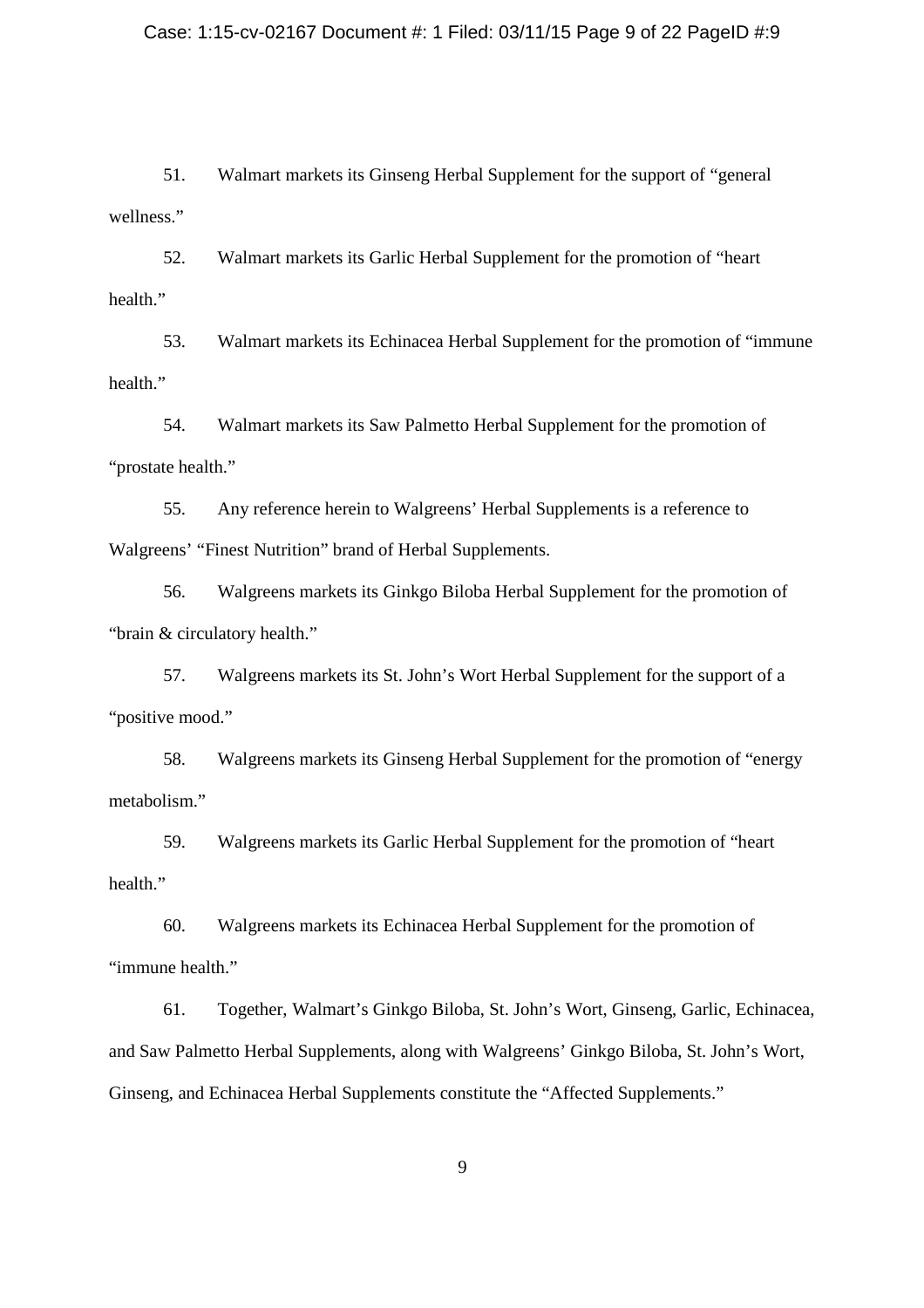62. Upon information and belief, NBTY is the private label manufacturer of the Affected Supplements.

#### **DNA TESTING OF HERBAL SUPPLEMENTS**

63. In late 2013, Canadian researchers tested "44 herbal products representing 12 companies and 30 different species of herbs" ("the Study").

64. The researchers performed this testing using DNA barcoding, wherein DNA from an herbal product is compared to DNA from known plant sources.

65. DNA barcoding thereby allows the identification of what types of plant tissue is present in Herbal Supplements.

66. The Study concluded that "[m]ost of the herbal products tested were of poor quality, including considerable product substitution, contamination and use of fillers."

67. The Study also concluded that such "activities dilute the effectiveness of otherwise useful remedies . . . ."

68. The researchers did not identify the companies whose products they tested.

69. Subsequently, the New York Attorney General ("NY Attorney General") performed DNA barcoding tests on Walgreens and Walmart's Ginkgo Biloba, St. John's Wort, Ginseng, Garlic, Echinacea, and Saw Palmetto Herbal Supplements.

70. On February 2, 2015, the NY Attorney General issued a letter to Walmart (the "Walmart Letter"), demanding that Walmart "cease and desist engaging in the sale of adulterated and/or mislabeled herbal dietary supplements."

71. Specifically, the NY Attorney General demanded that Walmart cease its sale of its Ginkgo Biloba, St. John's Wort, Ginseng, Garlic, Echinacea, and Saw Palmetto Herbal Supplements.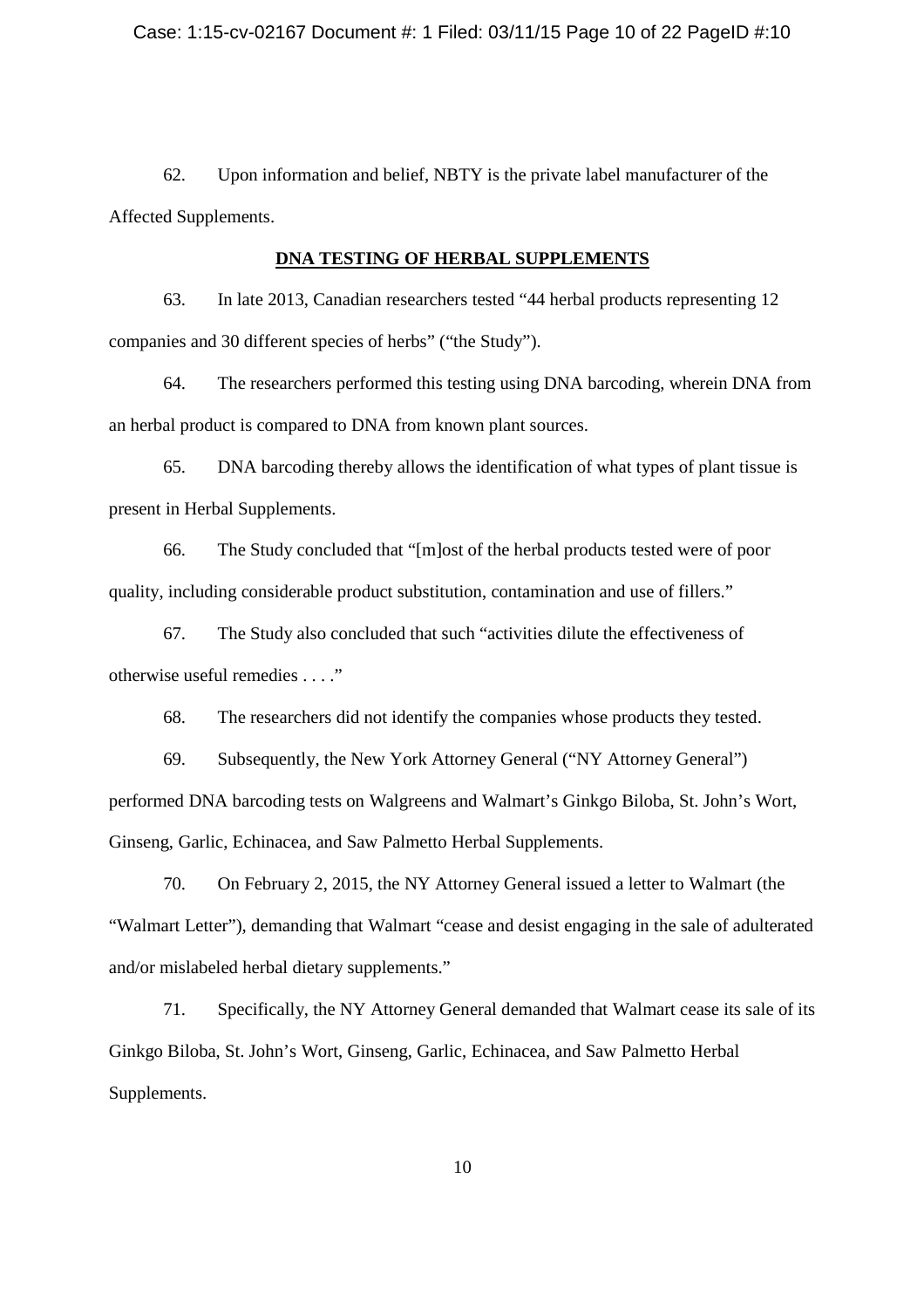#### Case: 1:15-cv-02167 Document #: 1 Filed: 03/11/15 Page 11 of 22 PageID #:11

72. The Walmart Letter went on to detail that numerous DNA barcoding tests had shown Walmart's Ginkgo Biloba, St. John's Wort, Ginseng, and Echinacea Herbal Supplements had all tested negative for their namesake Primary Ingredients.

73. The Walmart Letter went on to say that only one test of Walmart's Garlic Herbal Supplement tested positive for Garlic, but Garlic did not predominate in even that test.

74. The Walmart Letter further stated that Walmart's Saw Palmetto Herbal Supplement only tested positive for its Primary Ingredient, Saw Palmetto, in 20% of tests, and Saw Palmetto did not predominate in even those tests.

75. On February 2, 2015, the NY Attorney General also issued a letter to Walgreens (the "Walgreens Letter"), demanding that Walgreens "cease and desist engaging in the sale of adulterated and/or mislabeled herbal dietary supplements."

76. Specifically, the NY Attorney General demanded that Walgreens cease its sale of its Ginkgo Biloba, St. John's Wort, Ginseng, Garlic, and Echinacea Herbal Supplements.

77. Saw Palmetto was the only Walgreens Herbal Supplement the NY Attorney General tested which gave a consistent positive result for the presence of its Primary Ingredient.

78. The Affected Supplements all tested positive for material not listed on the labels for the Affected Supplements, such as rice, wheat, grass, and other miscellaneous flora.

79. The NY Attorney General found similar deficiencies in Herbal Supplements sold by GNC and Target.

80. Based on the foregoing, discovery may reveal that additional Herbal Supplements manufactured and sold by Defendants similarly lack their purported Primary Ingredients and, instead, contain filler materials not listed on their respective labels.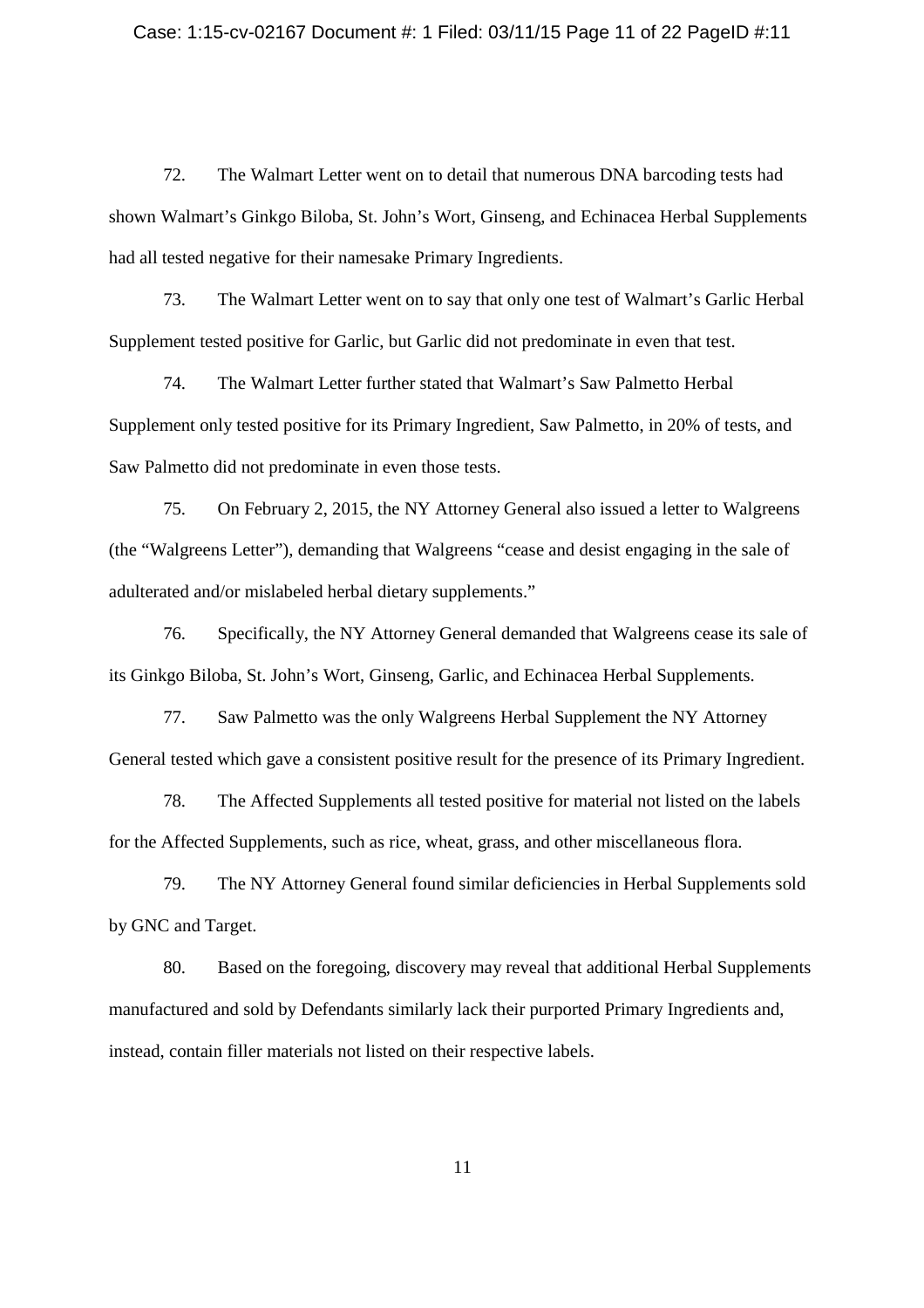#### **TOLLING OF STATUTE OF LIMITATIONS**

81. Defendants deceptively mislabeled the Affected Supplements, listing Primary Ingredients that were not present in the Affected Supplements and failing to list filler materials that were included in place of the Primary Ingredients.

82. The true contents of the Affected Supplements could not be known without scientific testing.

83. Plaintiffs and members of the Class could not have reasonably discovered the true extent of the Defendants' deception with regard to the Affected Supplements until the NY Attorney General disclosed the results of his studies.

84. Defendants are estopped from relying on any statute of limitations or repose by virtue of their acts of fraudulent concealment, which include Defendants' knowing concealment of the actual make-up of the Affected Supplements.

85. Defendants were and remain under a duty to Plaintiffs and the Class to disclose the facts alleged herein. The duty to disclose the true facts arises because Defendants are in a superior position to know the true character and quality of their products, and the Plaintiffs and Class members, in the exercise of reasonable diligence, could not have discovered these true facts independently prior to purchasing the Affected Supplements.

86. The facts concealed and/or not disclosed to Plaintiffs and the Class were material facts in that a reasonable person would have considered them important in deciding whether or not to purchase the Affected Supplements.

87. Plaintiffs and the Class justifiably acted upon, or relied upon to their detriment, the concealed and/or non-disclosed material facts, as evidenced by their purchase of the Affected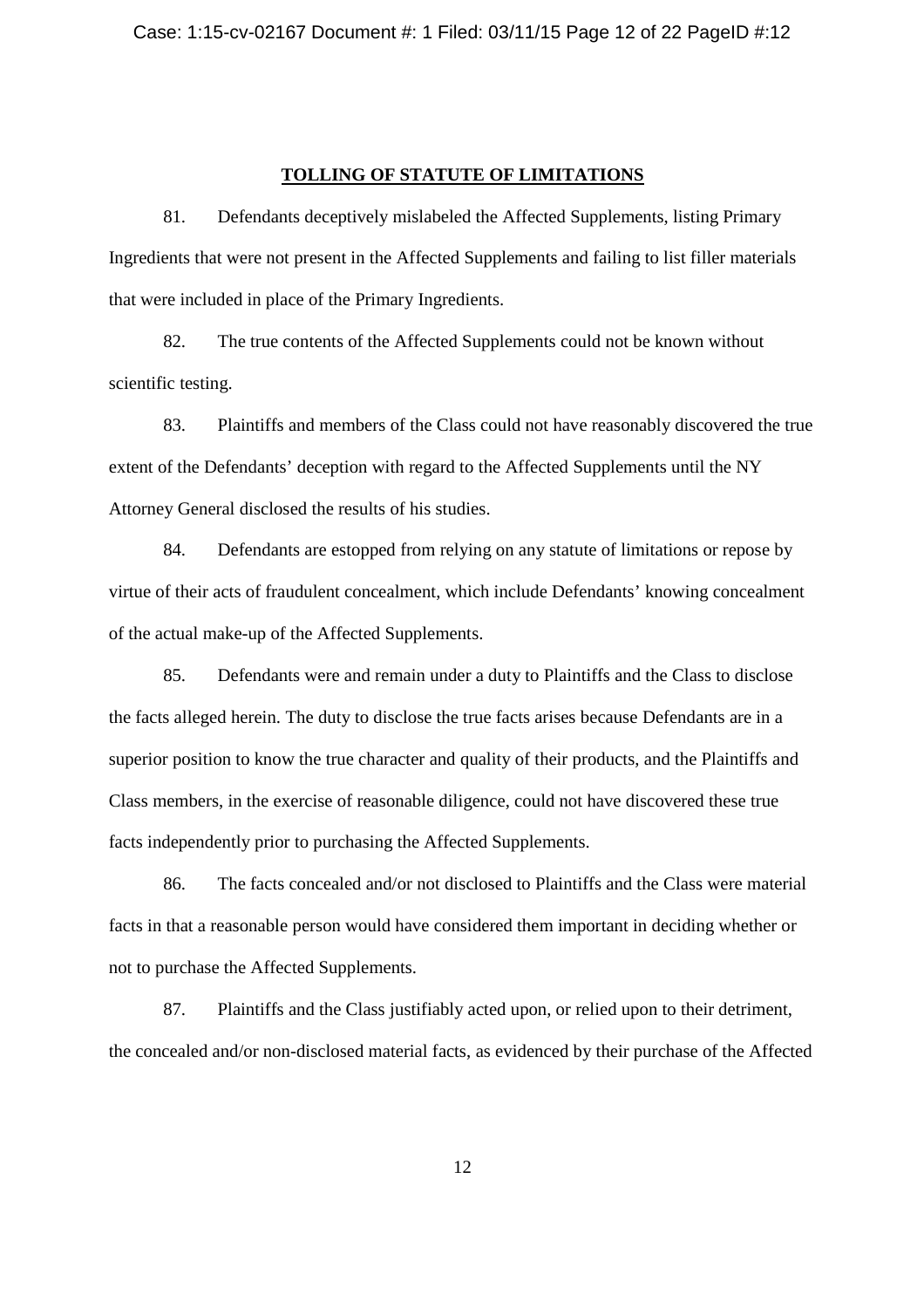Supplements. Had they known of the true character and quality of the Affected Supplements,

Plaintiffs and Class members would not have purchased the Affected Supplements.

88. As a result of the active concealment by the Defendants, any and all applicable statutes of limitations have been tolled.

## **CAUSES OF ACTION**

#### **FIRST CLAIM FOR RELIEF**

## **Violations of State Consumer Protection Statutes (Plaintiffs, Individually, and on behalf of the Class)**

89. Plaintiffs repeat and re-allege the allegations set forth above.

90. The New York consumer protection statute, N.Y. Gen. Bus. Law § 349 *et seq.*,

provides a cause of action to "any person who has been injured by reason of" deceptive acts or practices.

91. The Nebraska Consumer Protection Act, Neb. Rev. Stat. § 59-1601 *et seq.*, allows

plaintiffs to bring a cause of action when a defendant commits an unfair or deceptive act that

affects the public interest.

92. Other states across the country have enacted substantially similar consumer

protection statutes which require the same or similar showings of proof, and which prevent the

unlawful conduct described herein.<sup>1</sup>

<sup>1</sup> *See* Alaska Stat. § 45.50.471, *et seq*., Ark. Code § 4-88-101, *et seq.*, Colo. Rev. Stat. § 6-1-105, *et seq.*, Conn. Gen. Stat. § 42-110b, *et seq.*, 6 Del. Code § 2511, *et seq*., D.C. Code § 28-3901, *et seq.*, Fla. Stat. § 501.201, *et seq.*, Ga. Code Ann. § 10-1-393, *et seq*. and Ga. Code Ann. § 10-1-370 *et seq.*, Haw. Rev. Stat. § 480, *et seq.*, Idaho Code § 48-601, *et seq.*, 815 ILCS § 505/1, *et seq.*, Kan. Stat. § 50-623, *et seq.*, Ky. Rev. Stat. § 367.110, *et seq.*, La. Rev. Stat. § 51:1401, *et seq.*, M.G.L. c. 93A, *et seq.*, Me. Rev. Stat. Ann. tit. 5, § 205-A, *et seq.*, Md. Com. Law Code § 13-101, *et seq.*, Mich. Stat. § 445.901, *et seq.*, Minn. Stat. § 8.31, *et seq.*, Missouri Stat. § 407.010, *et seq.*, Nev. Rev. Stat. § 598.0903, *et seq.*, N.H. Rev. Stat. § 358-A:1, *et seq.*, N.J. Rev. Stat. § 56:8-1, *et seq.*, N.M. Stat. § 57-12-1, *et seq.*, N.D. Cent. Code § 51- 15-01, *et seq.*, Ohio Rev. Code Sec. 4165.01 *et seq.*, Okla. Stat. 15 § 751, *et seq.*, Or. Rev. Stat. § 646.605, *et seq*., R.I. Gen. Laws. § 6-13.1-1, *et seq.*, S.C. Code Laws § 39-5-10, *et seq.*, S.D. Code Laws § 37-24-1, *et seq.*, Tex. Bus. & Com. Code § 17.45, *et seq*., 9 Vt. § 2451, *et seq.*, Va. Code § 59.1-196, *et*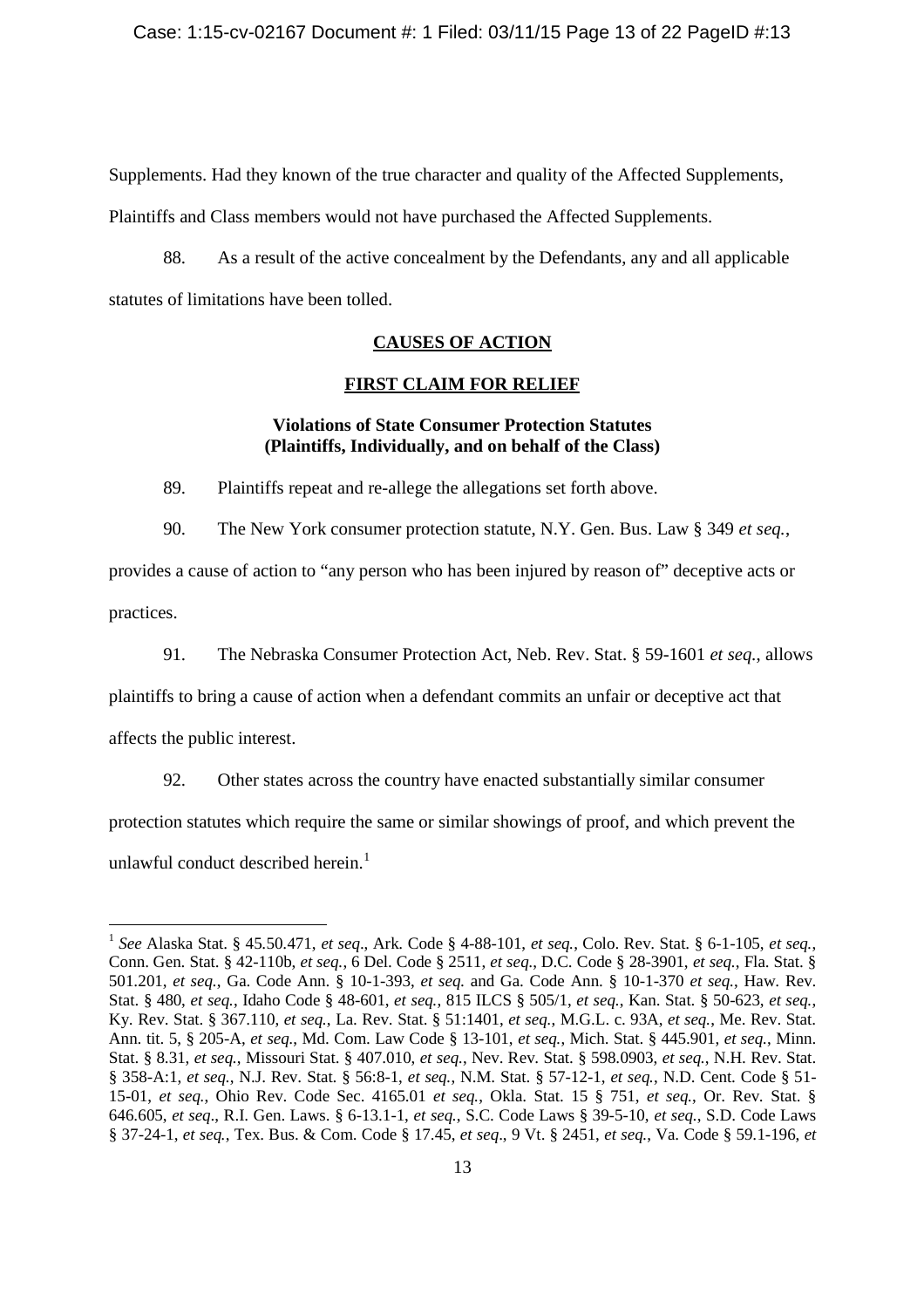## Case: 1:15-cv-02167 Document #: 1 Filed: 03/11/15 Page 14 of 22 PageID #:14

93. In the conduct of trade, Defendants deceptively represented that the Affected Supplements have ingredients which they do not have.

94. Defendants deceptively represented that their Ginkgo Biloba Herbal Supplements contained primarily Ginkgo Biloba when they in fact contained no Ginkgo Biloba.

95. Defendants deceptively represented that their St. John's Wort Herbal Supplements contained primarily St. John's Wort when they in fact contained no St. John's Wort.

96. Defendants deceptively represented that their Ginseng Herbal Supplements contained primarily Ginseng when they in fact contained no Ginseng.

97. Defendants deceptively represented that their Garlic Herbal Supplement contained primarily Garlic when they in fact contained no Garlic or substantially less Garlic than indicated.

98. Defendants deceptively represented that their Echinacea Herbal Supplements contained primarily Echinacea when they in fact contained no Echinacea.

99. Defendants deceptively represented that their Saw Palmetto Herbal Supplements contained primarily Saw Palmetto when they in fact contained no Saw Palmetto or substantially less Saw Palmetto than indicated.

100. The Affected Supplements also contained various undisclosed substances, including rice, wheat, grass, and other miscellaneous flora that could cause adverse effects in consumers with allergies or certain medical conditions.

101. Defendants deceptively failed to disclose that the Affected Supplements contained these substances.

102. Such misrepresentations are material in that a reasonable consumer would have considered them in purchasing the Affected Supplements, and are inherently deceptive and have

*seq.*, Wash. Rev. Code. § 19.86.010, *et seq.*, W. Va. Code § 46A-6-101, *et seq*., Wis. Stat. Ann. § 100.18, *et seq*.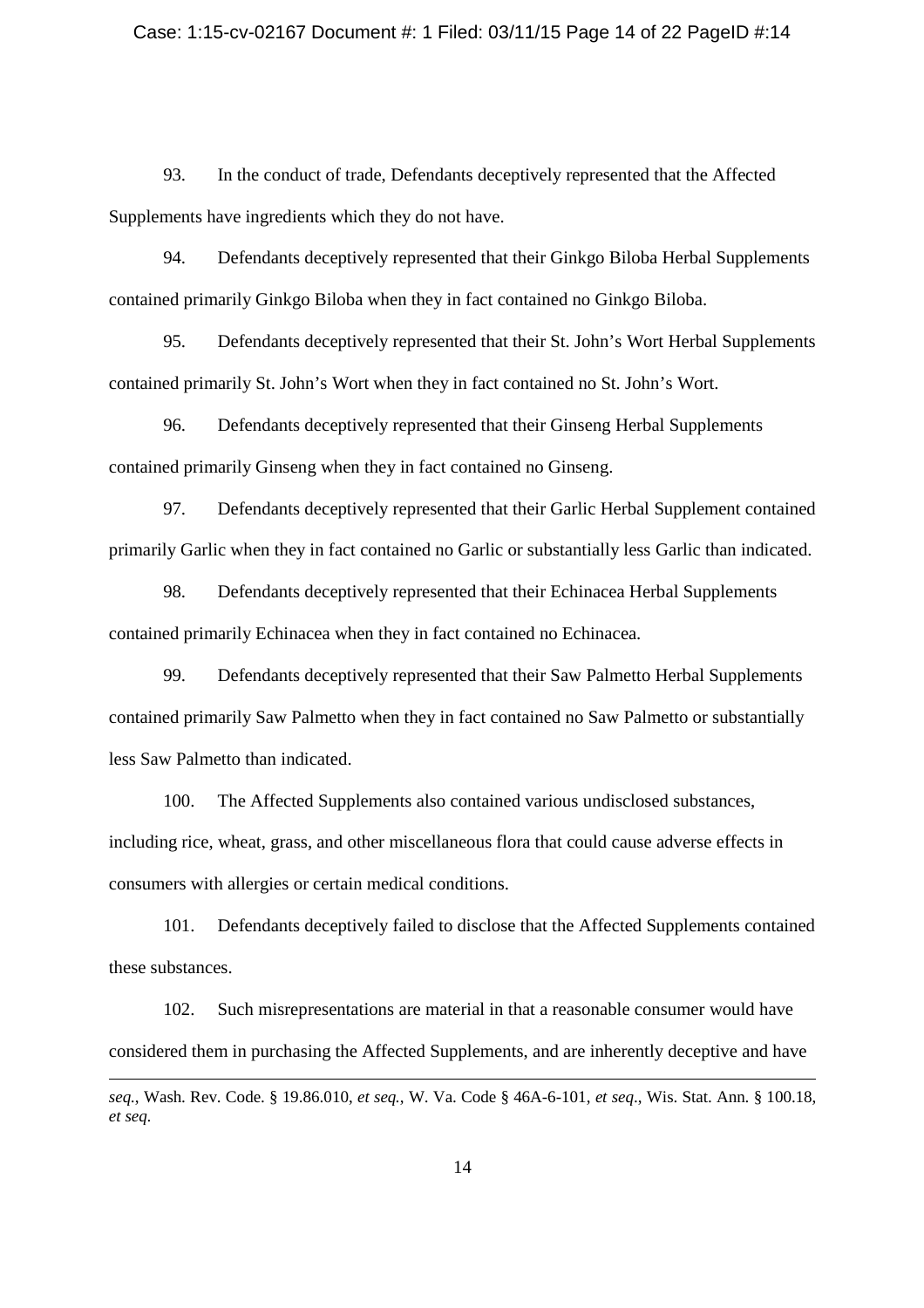#### Case: 1:15-cv-02167 Document #: 1 Filed: 03/11/15 Page 15 of 22 PageID #:15

the likelihood to deceive the public as to the presence of the Primary Ingredients in the Affected Supplements.

103. These deceptive acts were directed at consumers, including Plaintiffs and members of the Class.

104. Plaintiffs and members of the Class purchased the Affected Supplements justifiably relying on Defendants' material representations that the Affected Supplements contained the Primary Ingredients listed on their respective labels and did not contain ingredients not listed on the labels.

105. Were it not for these deceptive representations, Plaintiffs and members of the Class would not have purchased the Affected Supplements and would thereby not have been injured by the purchase of a worthless product.

## **SECOND CLAIM FOR RELIEF**

## **Fraud (Plaintiffs, Individually, and on behalf of the Class)**

106. Plaintiffs repeat and re-allege the allegations set forth above.

107. Defendants made false representations that the Affected Supplements contained their Primary Ingredients.

108. Defendants implicitly made false representations that the Affected Supplements did not contain filler ingredients not listed on the product labels.

109. Because the composition of the Affected Supplements is the sole reason consumers purchase them, these false representations were material.

110. Defendants made these false representations knowing their falsity or without knowing whether it was true or false.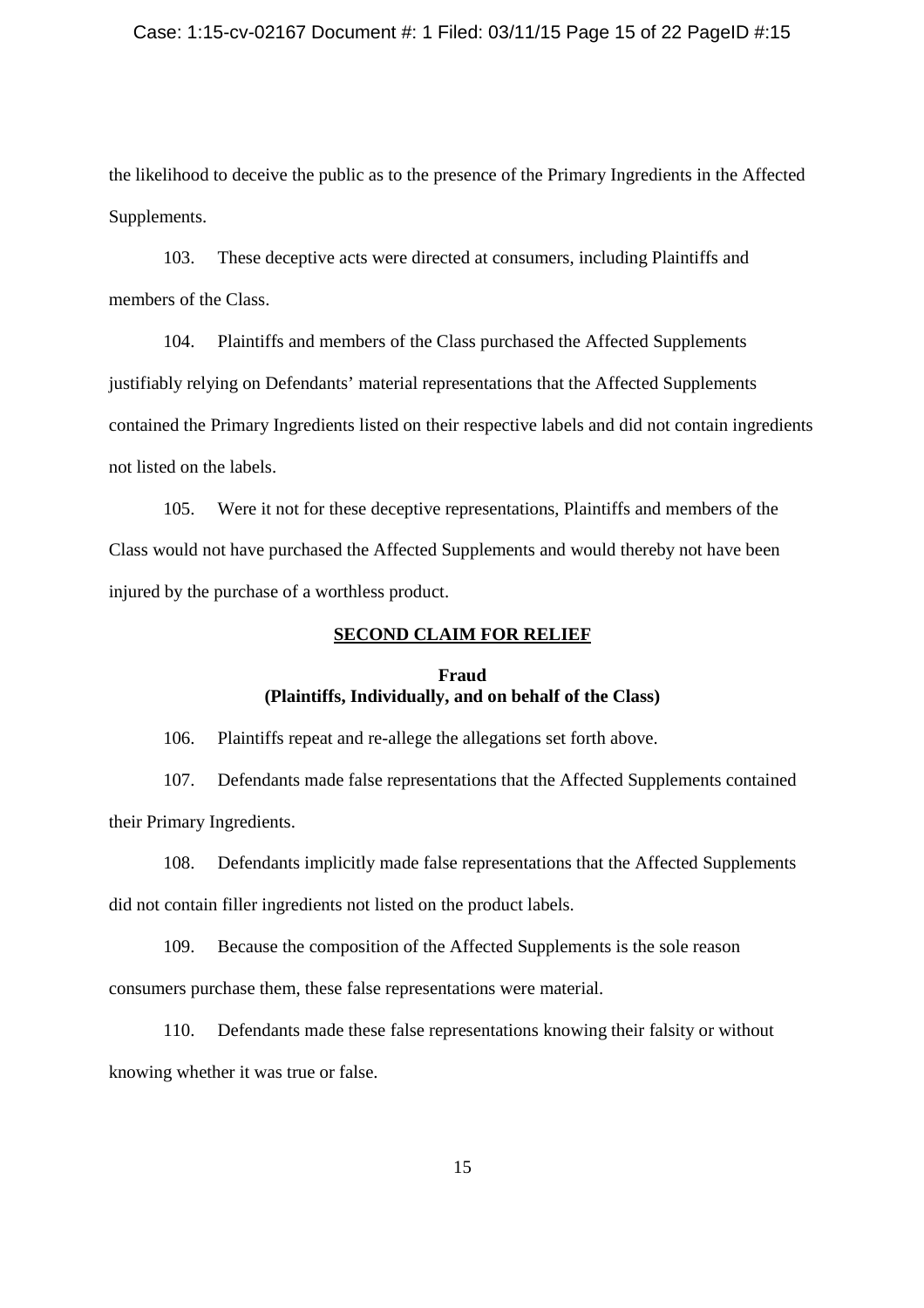111. Defendants intended to induce Plaintiffs and members of the Class to purchase the Affected Supplements in reliance upon these false representations.

112. Plaintiffs and members of the Class reasonably relied on Defendants' false representations in choosing to purchase the Affected Supplements.

113. Plaintiffs and members of the Class suffered pecuniary damages as a result of their reliance on Defendants' false representations in that they purchased the Affected Supplements which were worthless.

# **THIRD CLAIM FOR RELIEF**

## **Breach of Implied Warranty of Merchantability (Plaintiffs, Individually, and on behalf of the Class)**

114. Plaintiffs repeat and re-allege the allegations set forth above.

115. When Defendants sold the Affected Supplements, they impliedly warranted that the Affected Supplements were suitable for the ordinary purposes for which such goods are used.

116. The Affected Supplements, which are intended for human consumption, were sold in a sealed container to the Class members. Because the Affected Supplements were sold in a sealed container for human consumption, public policy demands that an implied warranty be imposed upon the manufacturer, packager, and distributor of the product, and that said warranty runs with the sale of the Affected Supplements for the benefit of consumer use.

117. Defendants knew and intended that the Class members would be the ultimate consumers of the Affected Supplements.

118. Defendants sold the Affected Supplements into the stream of commerce, and Defendants are merchants with respect to goods such as the Affected Supplements.

119. The Plaintiff and Class members did not receive the benefit of their bargain in purchasing the Affected Supplements.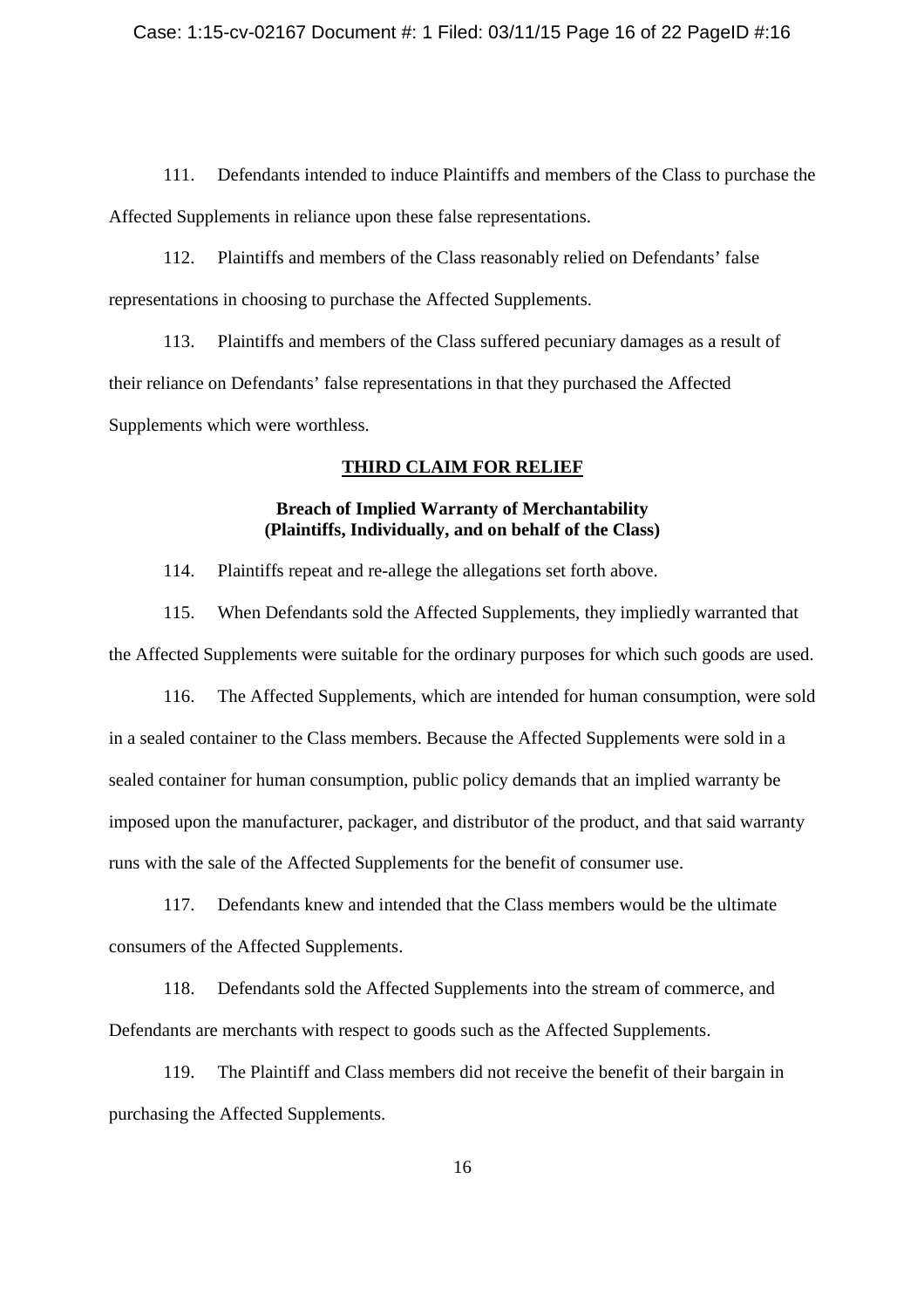## Case: 1:15-cv-02167 Document #: 1 Filed: 03/11/15 Page 17 of 22 PageID #:17

120. Because the Affected Supplements lacked their Primary Ingredients, and instead contained filler ingredients not listed on their labels, Defendants knew, or reasonably should have known, that the Affected Supplements were unsuitable for the ordinary purposes for which such goods are used.

121. Because the Affected Supplements were unsuitable for the ordinary purposes for which such goods are used, they lacked value and were worthless.

122. Plaintiffs and the Class were injured as a result of their purchase of unsuitable, useless products.

123. Plaintiffs and the Class were thereby damaged in the amount they paid for the Affected Supplements.

#### **FOURTH CLAIM FOR RELIEF**

# **Breach of Express Warranty (Plaintiffs, Individually, and on behalf of the Class)**

124. Plaintiffs repeat and re-allege the allegations set forth above.

125. Defendants made representations of fact on the labels of the Affected Supplements, claiming that the Affected Supplements would contain their Primary Ingredients as listed on the product labels and would not contain filler materials that were not listed as ingredients on the product labels.

126. This representation that the Affected Supplements would contain their Primary Ingredients became part of the basis of the bargain, creating express written warranties that the Affected Supplements purchased by Plaintiffs and the Class would conform to Defendants' description and specifications.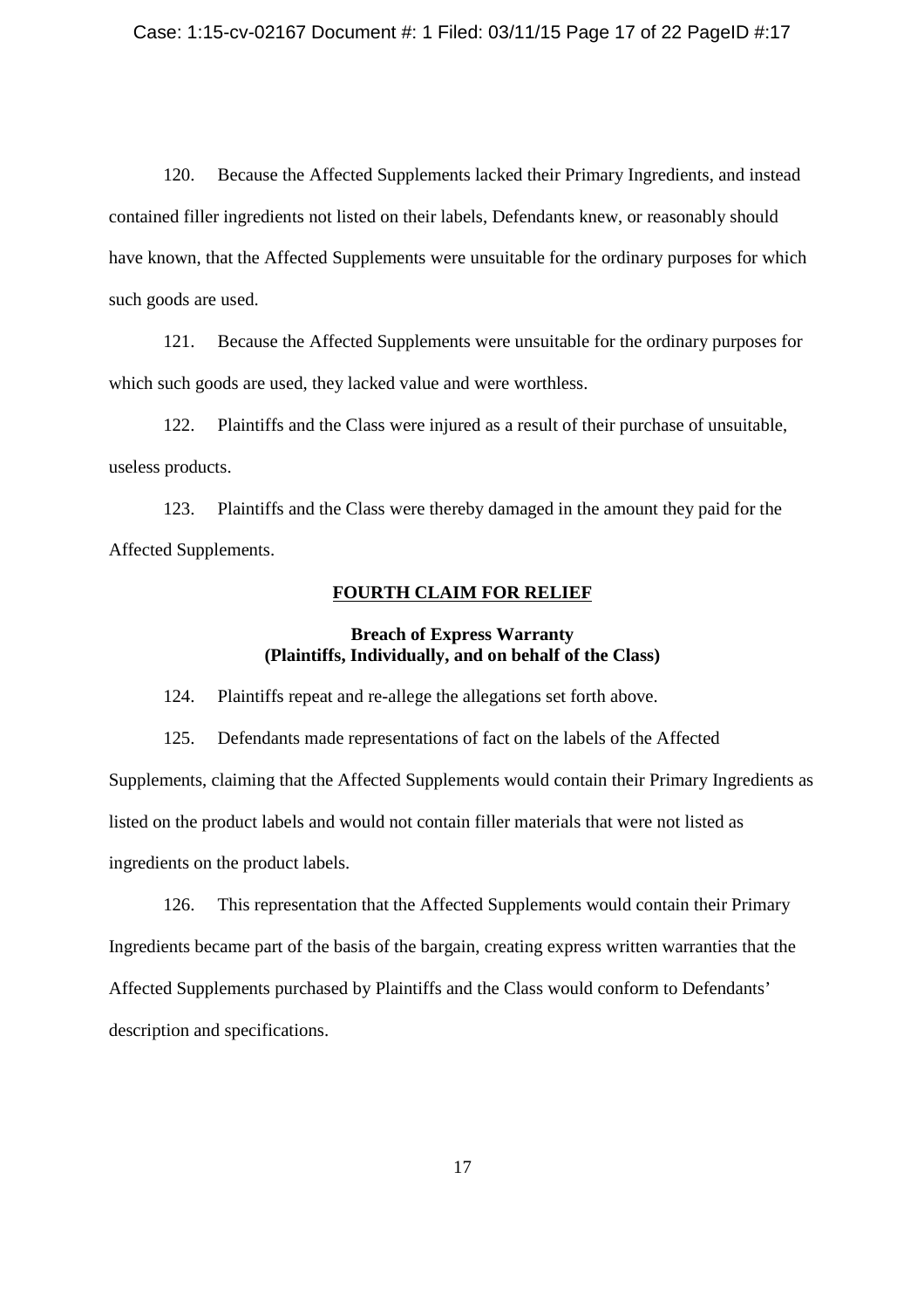127. The Affected Supplements purchased by Plaintiffs and the Class did not conform to Defendants' express warranties as the Affected Supplements did not contain their Primary Ingredients, but instead contained filler ingredients.

128. The Affected Supplements derived their economic value from the purported presence of their Primary Ingredients.

129. Because the Affected Supplements lacked their Primary Ingredients, they had no economic value.

130. As a result of the foregoing, Plaintiffs and the Class suffered damages in that the Affected Supplements were worthless.

## **FIFTH CLAIM FOR RELIEF**

## **Unjust Enrichment (Plaintiffs, Individually, and on Behalf of the Class, and in the Alternative to Warranty Claims)**

131. Plaintiffs repeat and re-allege the allegations set forth above.

132. By engaging in the misleading and deceptive conduct described herein, Defendants received income from sales of the Affected Supplements sales that they would not have otherwise received absent their illegal conduct.

133. Defendants wrongfully received this income because no consumer would have purchased the Affected Supplements had they known that they did not contain their Primary Ingredients, but instead contained filler ingredients not listed on the label.

134. Defendants were enriched by their deceptive practices at the expense of Plaintiffs and the Class members and should be ordered to make restitution to the benefit of Plaintiffs and Class members because it would be unjust to allow Defendants to retain the benefits of their sales of the Affected Supplements.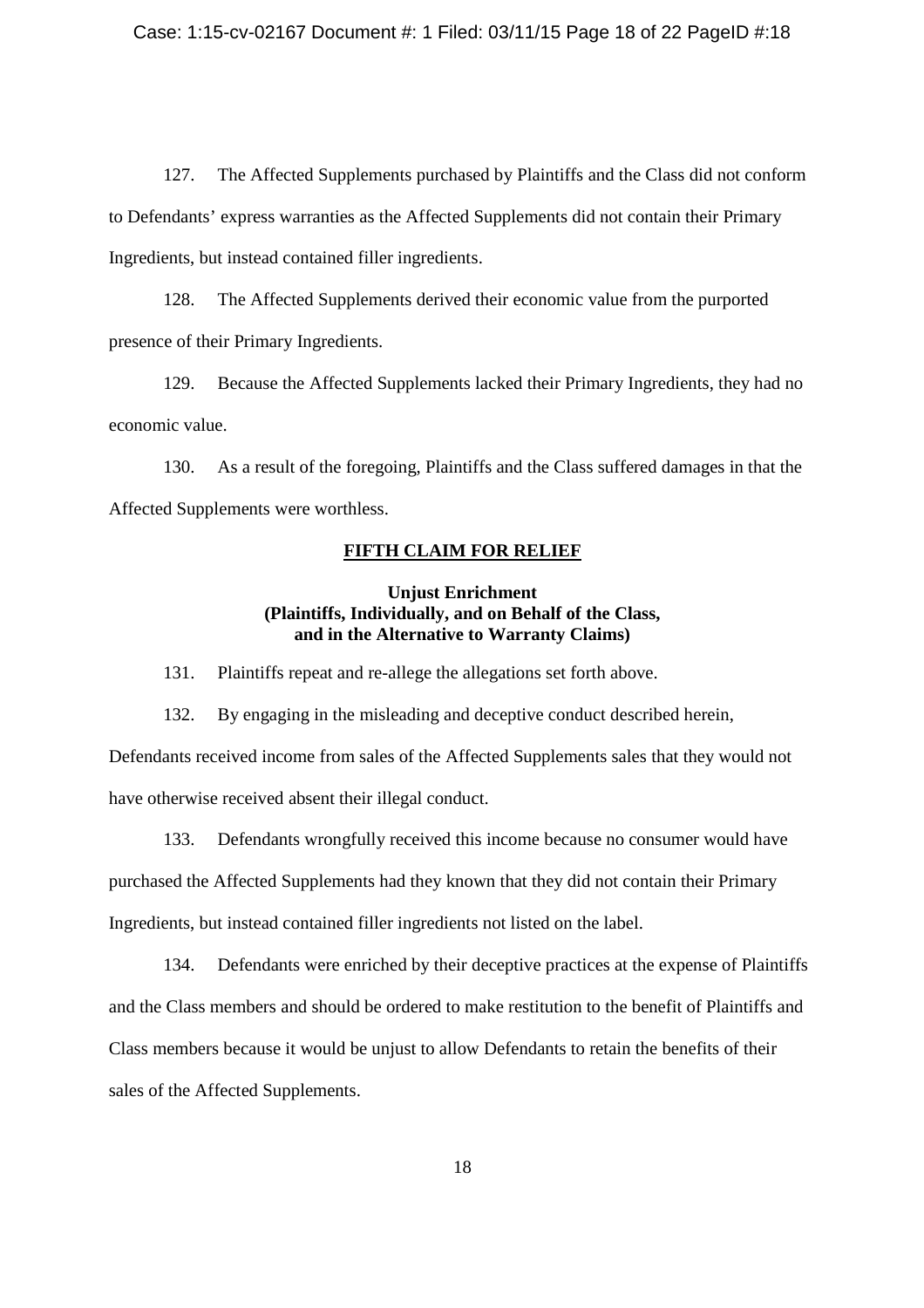#### **SIXTH CLAIM FOR RELIEF**

## **Negligence (Plaintiffs, Individually, and on Behalf of the Class, and in the Alternative to Warranty Claims)**

135. Plaintiffs repeat and re-allege the allegations set forth above.

136. Under federal statute, 21 U.S.C. § 343(s), Defendants are obligated to accurately list the ingredients in the Affected Supplements.

137. Defendants owed a duty to Plaintiffs and the Class to make accurate

representations regarding the ingredients of the Affected Supplements.

138. Defendants did not exercise due care to ensure that they were making accurate representations regarding the ingredients of the Affected Supplements, thus breaching their duty to Plaintiffs and the Class.

139. Had Defendants exercised due care and accurately labeled the Affected

Supplements as not containing their Primary Ingredients, Plaintiffs and the Class would not have purchased the Affected Supplements.

140. Had Defendants exercised due care and adequately monitored the quality of the Affected Supplements, they would not have offered the Affected Supplements for sale missing their Primary Ingredients.

141. Plaintiffs and the Class suffered injury by purchasing the Affected Supplements which did not contain their Primary Ingredients and therefore were worthless.

142. Defendants' failure to accurately label and adequately monitor the quality of the Affected Supplements directly led to Plaintiffs and the Class suffering this injury.

# **RELIEF REQUESTED**

WHEREFORE, Plaintiffs pray that this Court: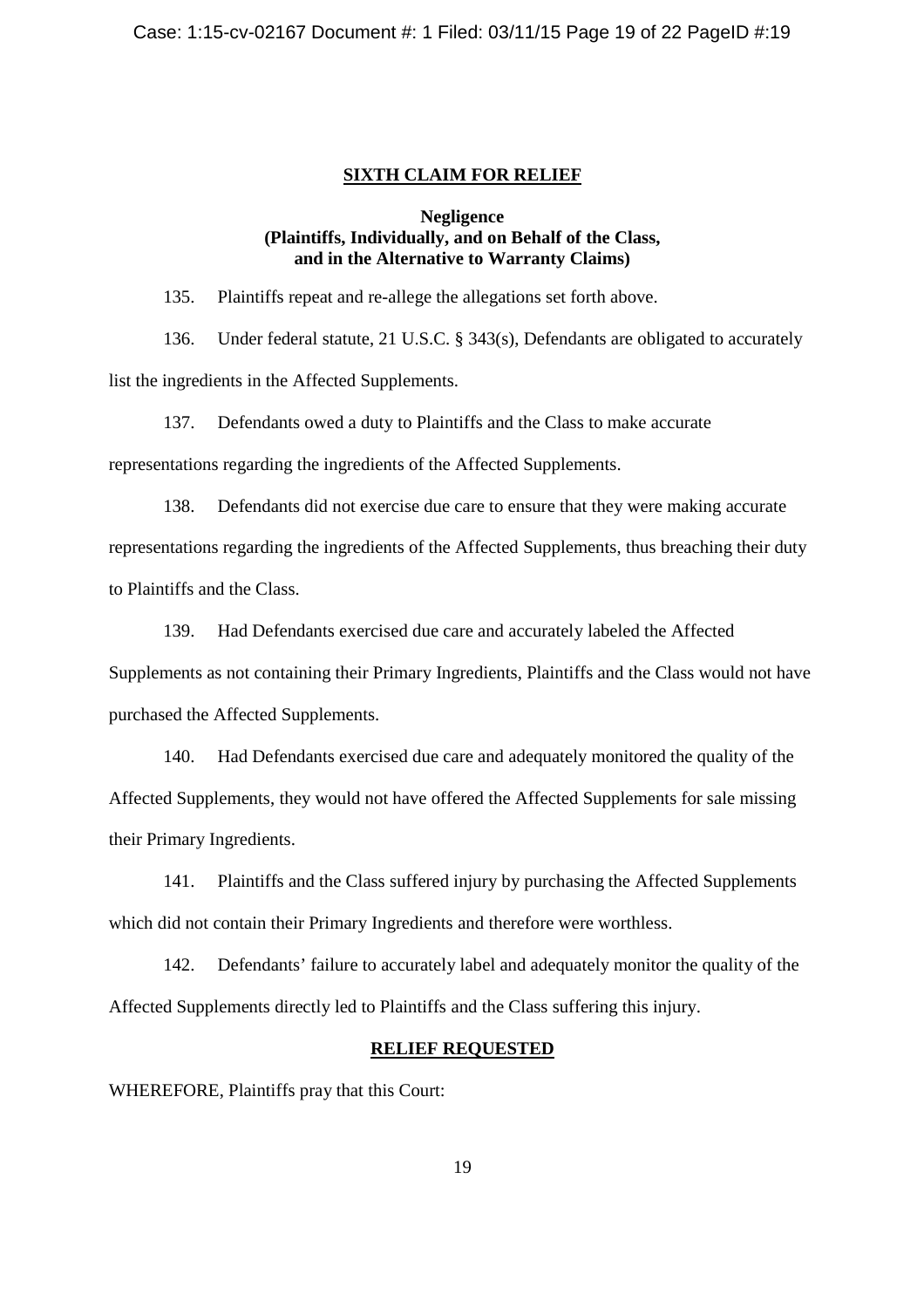## Case: 1:15-cv-02167 Document #: 1 Filed: 03/11/15 Page 20 of 22 PageID #:20

A. Determine that this action may be maintained as a class action pursuant to Rule 23(b)(3) of the Federal Rules of Civil Procedure and direct and reasonable notice of this action be given to all members of the Plaintiff Class;

B. Appoint the named Plaintiffs as Class Representatives and the undersigned as Class Counsel pursuant to Rule 23 of the Federal Rules of Civil Procedure;

C. Adjudge and decree that Defendants engaged in consumer fraud and deceptive trade practices in violation of applicable laws;

D. Adjudge and decree that Defendants have been unjustly enriched;

E. Adjudge and decree that Defendants breached the implied warranty of merchantability in the sale of the Affected Supplements;

F. Adjudge and decree that Defendants breached their express warranty that the Affected Supplements contain their Primary Ingredients;

G. Adjudge and decree that Defendants have been unjustly enriched by the manufacture, labeling, and/or sale of the Affected Supplements;

H. Adjudge and decree that Defendants were negligent in the manufacture, labeling, marketing, and/or sale of the Affected Supplements;

I. Adjudge and decree that Plaintiffs and members of the Class were damaged as a result of Defendants' wrongful conduct;

J. Award Plaintiffs and members of the Class actual damages in an amount to be proved at trial;

K. Award Plaintiffs and members of the Class treble damages, and all other damages available under the law and at equity;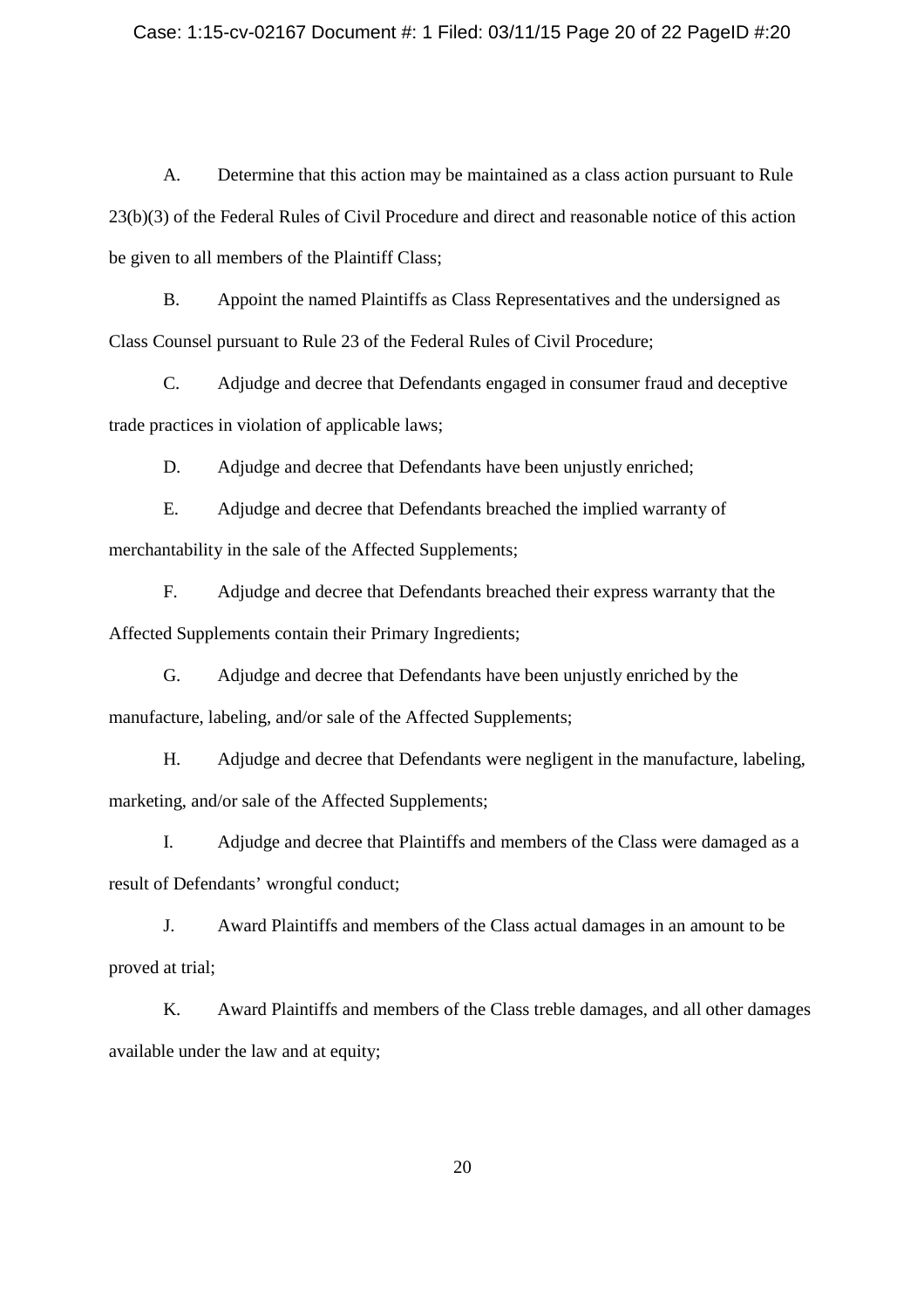L. Award Plaintiffs and members of the Class pre-judgment and post-judgment

interest on the above sums at the highest rate allowed by law;

M. Award Plaintiffs and members of the Class the costs of suit, including reasonable attorneys' fees;

N. Enjoin Defendants from continuing to market and sell Herbal Supplements

lacking in their Primary Ingredients; and

O. Grant such other and further relief as this Court deems to be just and equitable.

# **JURY DEMAND**

Plaintiffs demand a trial by jury on all claims for which they are entitled to a jury trial.

Dated: March 11, 2015

/s/ Edward A. Wallace Edward A. Wallace Amy E. Keller **Wexler Wallace LLP** 55 West Monroe Street, Suite 3300 Chicago, IL 60603 Tel: (213) 346-2222 Fax: (312) 346-0022 eaw@wexlerwallace.com aek@wexlerwallace.com

Daniel E. Gustafson Catherine K. Smith Michelle J. Looby Daniel J. Nordin **Gustafson Gluek PLLC** 120 South 6th Street, Suite 2600 Minneapolis, MN 55402 Tel: (612) 333-8844 Fax: (612) 339-6622 dgustafson@gustafsongluek.com csmith@gustafsongluek.com mlooby@gustafsongluek.com dnordin@gustafsongluek.com